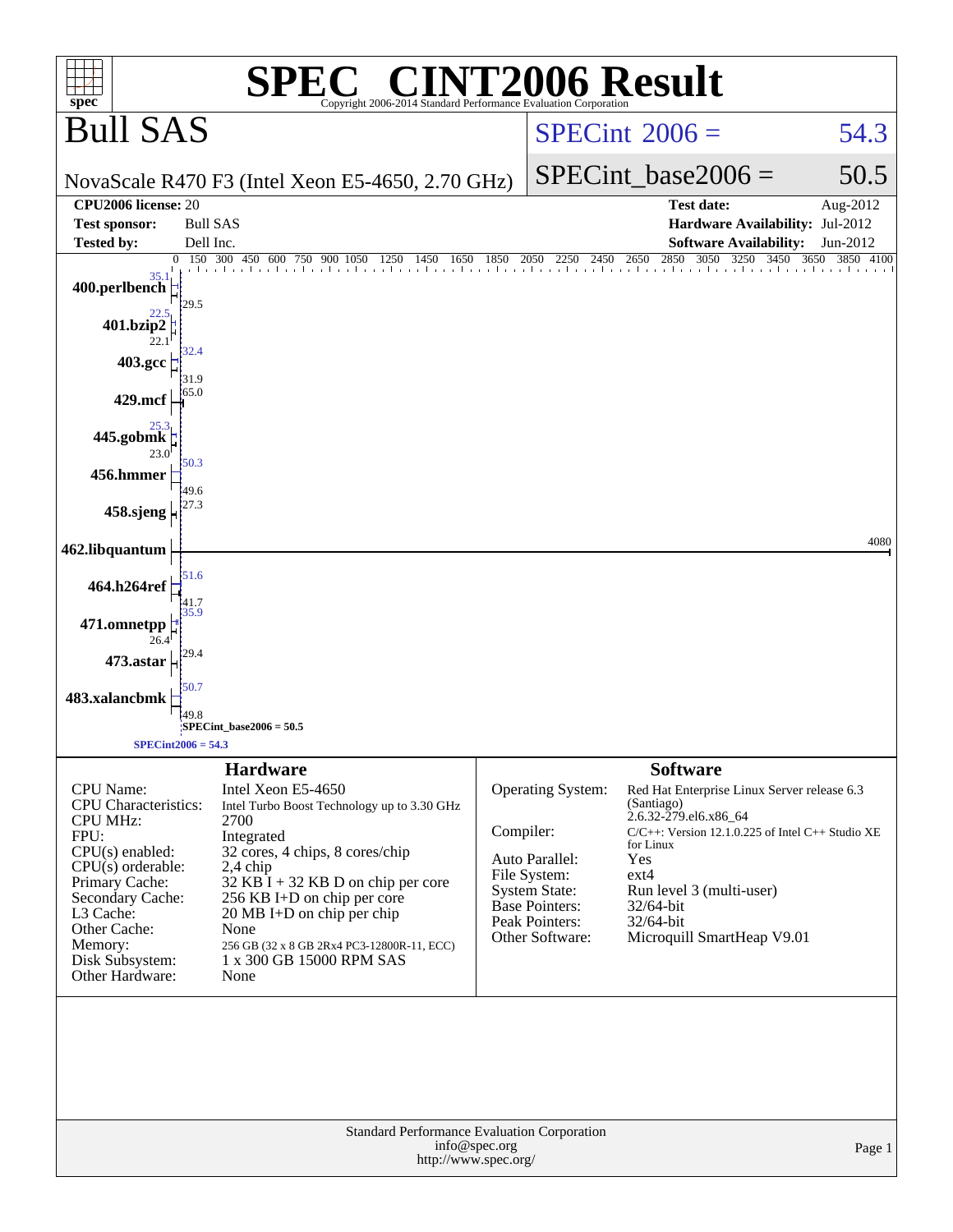

## Bull SAS

## $SPECint2006 = 54.3$  $SPECint2006 = 54.3$

NovaScale R470 F3 (Intel Xeon E5-4650, 2.70 GHz)

SPECint base2006 =  $50.5$ 

**[CPU2006 license:](http://www.spec.org/auto/cpu2006/Docs/result-fields.html#CPU2006license)** 20 **[Test date:](http://www.spec.org/auto/cpu2006/Docs/result-fields.html#Testdate)** Aug-2012

**[Test sponsor:](http://www.spec.org/auto/cpu2006/Docs/result-fields.html#Testsponsor)** Bull SAS **[Hardware Availability:](http://www.spec.org/auto/cpu2006/Docs/result-fields.html#HardwareAvailability)** Jul-2012 **[Tested by:](http://www.spec.org/auto/cpu2006/Docs/result-fields.html#Testedby)** Dell Inc. **[Software Availability:](http://www.spec.org/auto/cpu2006/Docs/result-fields.html#SoftwareAvailability)** Jun-2012

### **[Results Table](http://www.spec.org/auto/cpu2006/Docs/result-fields.html#ResultsTable)**

|                  | <b>Base</b>                                                           |       |                |              | <b>Peak</b>    |       |                                                    |              |                |              |                |              |
|------------------|-----------------------------------------------------------------------|-------|----------------|--------------|----------------|-------|----------------------------------------------------|--------------|----------------|--------------|----------------|--------------|
| <b>Benchmark</b> | <b>Seconds</b>                                                        | Ratio | <b>Seconds</b> | <b>Ratio</b> | <b>Seconds</b> | Ratio | <b>Seconds</b>                                     | <b>Ratio</b> | <b>Seconds</b> | <b>Ratio</b> | <b>Seconds</b> | <b>Ratio</b> |
| 400.perlbench    | <u>331</u>                                                            | 29.5  | 331            | 29.5         | 331            | 29.5  | 278                                                | 35.1         | 278            | 35.2         | 280            | 34.9         |
| 401.bzip2        | 438                                                                   | 22.0  | 437            | 22.1         | 437            | 22.1  | 430                                                | 22.5         | 429            | 22.5         | 429            | 22.5         |
| $403.\text{gcc}$ | 252                                                                   | 31.9  | 252            | 31.9         | 252            | 31.9  | 249                                                | 32.4         | 248            | 32.4         | 249            | 32.4         |
| $429$ .mcf       | 140                                                                   | 65.2  | 141            | 64.6         | 140            | 65.0  | 140                                                | 65.2         | 141            | 64.6         | <b>140</b>     | 65.0         |
| $445$ .gobmk     | 455                                                                   | 23.1  | 455            | 23.0         | 456            | 23.0  | 414                                                | 25.3         | 414            | 25.3         | 415            | 25.3         |
| $ 456$ .hmmer    | 189                                                                   | 49.4  | 188            | 49.6         | 188            | 49.6  | 185                                                | 50.3         | 185            | 50.3         | 186            | 50.3         |
| $458$ .sjeng     | <u>444</u>                                                            | 27.3  | 444            | 27.3         | 444            | 27.3  | 444                                                | 27.3         | 444            | 27.3         | 444            | 27.3         |
| 462.libquantum   | 5.08                                                                  | 4080  | 5.08           | 4080         | 5.08           | 4080  | 5.08                                               | 4080         | 5.08           | 4080         | 5.08           | 4080         |
| 464.h264ref      | 530                                                                   | 41.7  | 529            | 41.9         | 533            | 41.5  | 429                                                | 51.6         | 435            | 50.9         | 426            | 52.0         |
| 471.omnetpp      | 238                                                                   | 26.3  | 236            | 26.5         | 237            | 26.4  | 236                                                | 26.5         | 171            | 36.6         | 174            | 35.9         |
| $473$ . astar    | 237                                                                   | 29.6  | 239            | 29.4         | 239            | 29.3  | 237                                                | 29.6         | 239            | 29.4         | 239            | 29.3         |
| 483.xalancbmk    | 139                                                                   | 49.7  | 139            | 49.8         | 139            | 49.8  | 137                                                | 50.4         | 136            | 50.7         | 136            | 50.8         |
|                  | Describe announced to the conduction of the theory of the second more |       |                |              |                |       | Duld and called to comment in discrete a secondian |              |                |              |                |              |

Results appear in the [order in which they were run.](http://www.spec.org/auto/cpu2006/Docs/result-fields.html#RunOrder) Bold underlined text [indicates a median measurement.](http://www.spec.org/auto/cpu2006/Docs/result-fields.html#Median)

### **[Operating System Notes](http://www.spec.org/auto/cpu2006/Docs/result-fields.html#OperatingSystemNotes)**

Stack size set to unlimited using "ulimit -s unlimited"

### **[Platform Notes](http://www.spec.org/auto/cpu2006/Docs/result-fields.html#PlatformNotes)**

 System Profile set to Custom CPU Power Management set to Maximum Performance Memory Frequency set to Maximum Performance Turbo Boost set to Enabled C States/C1E set to Enabled Logical processor set to Disabled Sysinfo program /root/cpu2006-1.2/config/sysinfo.rev6800 \$Rev: 6800 \$ \$Date:: 2011-10-11 #\$ 6f2ebdff5032aaa42e583f96b07f99d3 running on localhost.localdomain Sun Aug 12 09:50:07 2012 This section contains SUT (System Under Test) info as seen by some common utilities. To remove or add to this section, see: <http://www.spec.org/cpu2006/Docs/config.html#sysinfo> From /proc/cpuinfo model name : Intel(R) Xeon(R) CPU E5-4650 0 @ 2.70GHz 4 "physical id"s (chips) 32 "processors" cores, siblings (Caution: counting these is hw and system dependent. The following excerpts from /proc/cpuinfo might not be reliable. Use with caution.) cpu cores : 8 siblings : 8 Continued on next page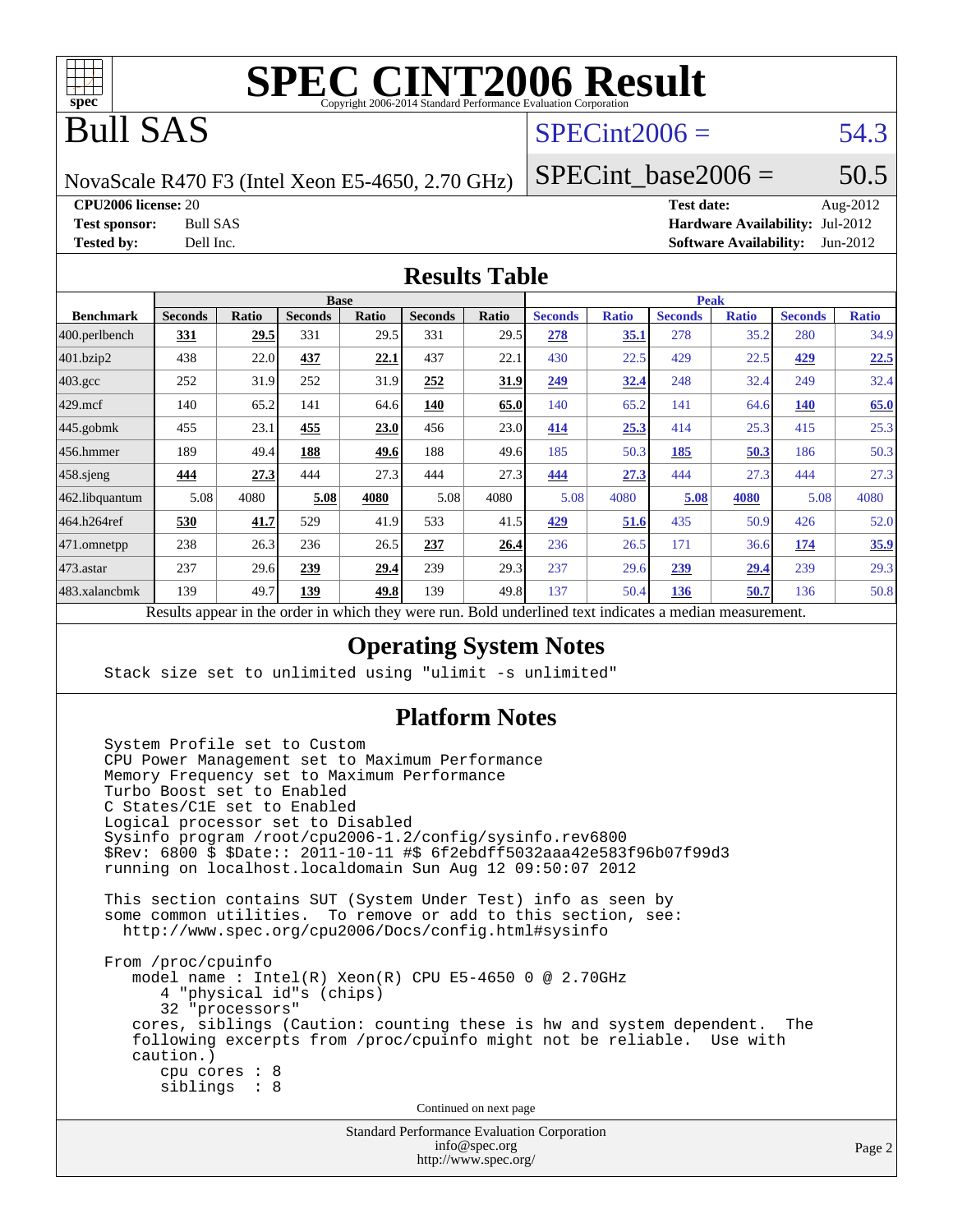Bull SAS

 $SPECint2006 = 54.3$  $SPECint2006 = 54.3$ 

NovaScale R470 F3 (Intel Xeon E5-4650, 2.70 GHz)

SPECint base2006 =  $50.5$ 

**[CPU2006 license:](http://www.spec.org/auto/cpu2006/Docs/result-fields.html#CPU2006license)** 20 **[Test date:](http://www.spec.org/auto/cpu2006/Docs/result-fields.html#Testdate)** Aug-2012 **[Test sponsor:](http://www.spec.org/auto/cpu2006/Docs/result-fields.html#Testsponsor)** Bull SAS **[Hardware Availability:](http://www.spec.org/auto/cpu2006/Docs/result-fields.html#HardwareAvailability)** Jul-2012 **[Tested by:](http://www.spec.org/auto/cpu2006/Docs/result-fields.html#Testedby)** Dell Inc. **[Software Availability:](http://www.spec.org/auto/cpu2006/Docs/result-fields.html#SoftwareAvailability)** Jun-2012

### **[Platform Notes \(Continued\)](http://www.spec.org/auto/cpu2006/Docs/result-fields.html#PlatformNotes)**

 physical 0: cores 0 1 2 3 4 5 6 7 physical 1: cores 0 1 2 3 4 5 6 7 physical 2: cores 0 1 2 3 4 5 6 7 physical 3: cores 0 1 2 3 4 5 6 7 cache size : 20480 KB From /proc/meminfo MemTotal: 264482264 kB HugePages\_Total: 0<br>Hugepagesize: 2048 kB Hugepagesize: /usr/bin/lsb\_release -d Red Hat Enterprise Linux Server release 6.3 (Santiago) From /etc/\*release\* /etc/\*version\* redhat-release: Red Hat Enterprise Linux Server release 6.3 (Santiago) system-release: Red Hat Enterprise Linux Server release 6.3 (Santiago) system-release-cpe: cpe:/o:redhat:enterprise\_linux:6server:ga:server uname -a: Linux localhost.localdomain 2.6.32-279.el6.x86\_64 #1 SMP Wed Jun 13 18:24:36 EDT 2012 x86\_64 x86\_64 x86\_64 GNU/Linux run-level 3 Aug 12 09:48 last=5 SPEC is set to: /root/cpu2006-1.2 Filesystem Type Size Used Avail Use% Mounted on<br>
/dev/sda1 ext4 250G 8.2G 230G 4% / /dev/sda1 ext4 250G 8.2G 230G Additional information from dmidecode: Memory: 15x 00AD00B300AD HMT31GR7BFR4C-PB 8 GB 1600 MHz 2 rank 7x 00AD04B300AD HMT31GR7BFR4C-PB 8 GB 1600 MHz 2 rank 10x 00CE00B300CE M393B1K70DH0-CK0 8 GB 1600 MHz 2 rank

(End of data from sysinfo program)

### **[General Notes](http://www.spec.org/auto/cpu2006/Docs/result-fields.html#GeneralNotes)**

Environment variables set by runspec before the start of the run: KMP\_AFFINITY = "granularity=fine,scatter" LD\_LIBRARY\_PATH = "/root/cpu2006-1.2/libs/32:/root/cpu2006-1.2/libs/64" OMP\_NUM\_THREADS = "32" Binaries compiled on a system with 1x Core i7-860 CPU + 8GB memory using RHEL5.5 Transparent Huge Pages enabled with: echo always > /sys/kernel/mm/redhat\_transparent\_hugepage/enabled Filesystem page cache cleared with:<br>echo 1> /proc/sys/vm/drop cac /proc/sys/vm/drop\_caches The Dell PowerEdge R820 and Continued on next page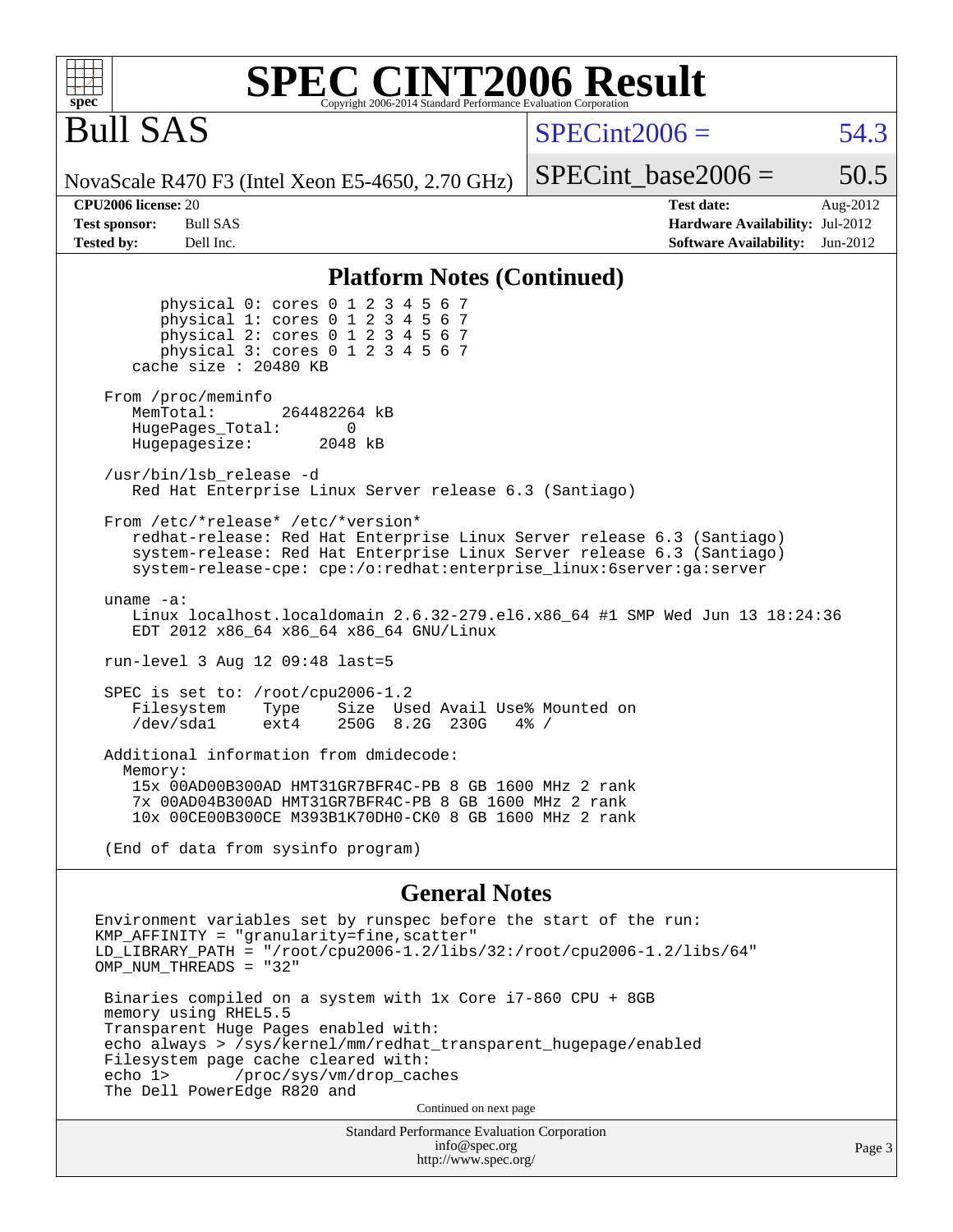

## Bull SAS

### $SPECint2006 = 54.3$  $SPECint2006 = 54.3$

NovaScale R470 F3 (Intel Xeon E5-4650, 2.70 GHz)

**[Tested by:](http://www.spec.org/auto/cpu2006/Docs/result-fields.html#Testedby)** Dell Inc. **[Software Availability:](http://www.spec.org/auto/cpu2006/Docs/result-fields.html#SoftwareAvailability)** Jun-2012

**[CPU2006 license:](http://www.spec.org/auto/cpu2006/Docs/result-fields.html#CPU2006license)** 20 **[Test date:](http://www.spec.org/auto/cpu2006/Docs/result-fields.html#Testdate)** Aug-2012 **[Test sponsor:](http://www.spec.org/auto/cpu2006/Docs/result-fields.html#Testsponsor)** Bull SAS **[Hardware Availability:](http://www.spec.org/auto/cpu2006/Docs/result-fields.html#HardwareAvailability)** Jul-2012

SPECint base2006 =  $50.5$ 

### **[General Notes \(Continued\)](http://www.spec.org/auto/cpu2006/Docs/result-fields.html#GeneralNotes)**

 the Bull NovaScale R470 F3 models are electronically equivalent. The results have been measured on a Dell PowerEdge R820 model

## **[Base Compiler Invocation](http://www.spec.org/auto/cpu2006/Docs/result-fields.html#BaseCompilerInvocation)**

[C benchmarks](http://www.spec.org/auto/cpu2006/Docs/result-fields.html#Cbenchmarks):  $inc - m64$ 

[C++ benchmarks:](http://www.spec.org/auto/cpu2006/Docs/result-fields.html#CXXbenchmarks) [icpc -m64](http://www.spec.org/cpu2006/results/res2012q3/cpu2006-20120814-24238.flags.html#user_CXXbase_intel_icpc_64bit_fc66a5337ce925472a5c54ad6a0de310)

## **[Base Portability Flags](http://www.spec.org/auto/cpu2006/Docs/result-fields.html#BasePortabilityFlags)**

 400.perlbench: [-DSPEC\\_CPU\\_LP64](http://www.spec.org/cpu2006/results/res2012q3/cpu2006-20120814-24238.flags.html#b400.perlbench_basePORTABILITY_DSPEC_CPU_LP64) [-DSPEC\\_CPU\\_LINUX\\_X64](http://www.spec.org/cpu2006/results/res2012q3/cpu2006-20120814-24238.flags.html#b400.perlbench_baseCPORTABILITY_DSPEC_CPU_LINUX_X64) 401.bzip2: [-DSPEC\\_CPU\\_LP64](http://www.spec.org/cpu2006/results/res2012q3/cpu2006-20120814-24238.flags.html#suite_basePORTABILITY401_bzip2_DSPEC_CPU_LP64) 403.gcc: [-DSPEC\\_CPU\\_LP64](http://www.spec.org/cpu2006/results/res2012q3/cpu2006-20120814-24238.flags.html#suite_basePORTABILITY403_gcc_DSPEC_CPU_LP64) 429.mcf: [-DSPEC\\_CPU\\_LP64](http://www.spec.org/cpu2006/results/res2012q3/cpu2006-20120814-24238.flags.html#suite_basePORTABILITY429_mcf_DSPEC_CPU_LP64) 445.gobmk: [-DSPEC\\_CPU\\_LP64](http://www.spec.org/cpu2006/results/res2012q3/cpu2006-20120814-24238.flags.html#suite_basePORTABILITY445_gobmk_DSPEC_CPU_LP64) 456.hmmer: [-DSPEC\\_CPU\\_LP64](http://www.spec.org/cpu2006/results/res2012q3/cpu2006-20120814-24238.flags.html#suite_basePORTABILITY456_hmmer_DSPEC_CPU_LP64) 458.sjeng: [-DSPEC\\_CPU\\_LP64](http://www.spec.org/cpu2006/results/res2012q3/cpu2006-20120814-24238.flags.html#suite_basePORTABILITY458_sjeng_DSPEC_CPU_LP64) 462.libquantum: [-DSPEC\\_CPU\\_LP64](http://www.spec.org/cpu2006/results/res2012q3/cpu2006-20120814-24238.flags.html#suite_basePORTABILITY462_libquantum_DSPEC_CPU_LP64) [-DSPEC\\_CPU\\_LINUX](http://www.spec.org/cpu2006/results/res2012q3/cpu2006-20120814-24238.flags.html#b462.libquantum_baseCPORTABILITY_DSPEC_CPU_LINUX) 464.h264ref: [-DSPEC\\_CPU\\_LP64](http://www.spec.org/cpu2006/results/res2012q3/cpu2006-20120814-24238.flags.html#suite_basePORTABILITY464_h264ref_DSPEC_CPU_LP64) 471.omnetpp: [-DSPEC\\_CPU\\_LP64](http://www.spec.org/cpu2006/results/res2012q3/cpu2006-20120814-24238.flags.html#suite_basePORTABILITY471_omnetpp_DSPEC_CPU_LP64) 473.astar: [-DSPEC\\_CPU\\_LP64](http://www.spec.org/cpu2006/results/res2012q3/cpu2006-20120814-24238.flags.html#suite_basePORTABILITY473_astar_DSPEC_CPU_LP64) 483.xalancbmk: [-DSPEC\\_CPU\\_LP64](http://www.spec.org/cpu2006/results/res2012q3/cpu2006-20120814-24238.flags.html#suite_basePORTABILITY483_xalancbmk_DSPEC_CPU_LP64) [-DSPEC\\_CPU\\_LINUX](http://www.spec.org/cpu2006/results/res2012q3/cpu2006-20120814-24238.flags.html#b483.xalancbmk_baseCXXPORTABILITY_DSPEC_CPU_LINUX)

## **[Base Optimization Flags](http://www.spec.org/auto/cpu2006/Docs/result-fields.html#BaseOptimizationFlags)**

[C benchmarks](http://www.spec.org/auto/cpu2006/Docs/result-fields.html#Cbenchmarks):

[-xAVX](http://www.spec.org/cpu2006/results/res2012q3/cpu2006-20120814-24238.flags.html#user_CCbase_f-xAVX) [-ipo](http://www.spec.org/cpu2006/results/res2012q3/cpu2006-20120814-24238.flags.html#user_CCbase_f-ipo) [-O3](http://www.spec.org/cpu2006/results/res2012q3/cpu2006-20120814-24238.flags.html#user_CCbase_f-O3) [-no-prec-div](http://www.spec.org/cpu2006/results/res2012q3/cpu2006-20120814-24238.flags.html#user_CCbase_f-no-prec-div) [-parallel](http://www.spec.org/cpu2006/results/res2012q3/cpu2006-20120814-24238.flags.html#user_CCbase_f-parallel) [-opt-prefetch](http://www.spec.org/cpu2006/results/res2012q3/cpu2006-20120814-24238.flags.html#user_CCbase_f-opt-prefetch) [-auto-p32](http://www.spec.org/cpu2006/results/res2012q3/cpu2006-20120814-24238.flags.html#user_CCbase_f-auto-p32)

[C++ benchmarks:](http://www.spec.org/auto/cpu2006/Docs/result-fields.html#CXXbenchmarks)

[-xAVX](http://www.spec.org/cpu2006/results/res2012q3/cpu2006-20120814-24238.flags.html#user_CXXbase_f-xAVX) [-ipo](http://www.spec.org/cpu2006/results/res2012q3/cpu2006-20120814-24238.flags.html#user_CXXbase_f-ipo) [-O3](http://www.spec.org/cpu2006/results/res2012q3/cpu2006-20120814-24238.flags.html#user_CXXbase_f-O3) [-no-prec-div](http://www.spec.org/cpu2006/results/res2012q3/cpu2006-20120814-24238.flags.html#user_CXXbase_f-no-prec-div) [-opt-prefetch](http://www.spec.org/cpu2006/results/res2012q3/cpu2006-20120814-24238.flags.html#user_CXXbase_f-opt-prefetch) [-auto-p32](http://www.spec.org/cpu2006/results/res2012q3/cpu2006-20120814-24238.flags.html#user_CXXbase_f-auto-p32) [-Wl,-z,muldefs](http://www.spec.org/cpu2006/results/res2012q3/cpu2006-20120814-24238.flags.html#user_CXXbase_link_force_multiple1_74079c344b956b9658436fd1b6dd3a8a) [-L/smartheap -lsmartheap64](http://www.spec.org/cpu2006/results/res2012q3/cpu2006-20120814-24238.flags.html#user_CXXbase_SmartHeap64_5e654037dadeae1fe403ab4b4466e60b)

## **[Base Other Flags](http://www.spec.org/auto/cpu2006/Docs/result-fields.html#BaseOtherFlags)**

[C benchmarks](http://www.spec.org/auto/cpu2006/Docs/result-fields.html#Cbenchmarks):

403.gcc: [-Dalloca=\\_alloca](http://www.spec.org/cpu2006/results/res2012q3/cpu2006-20120814-24238.flags.html#b403.gcc_baseEXTRA_CFLAGS_Dalloca_be3056838c12de2578596ca5467af7f3)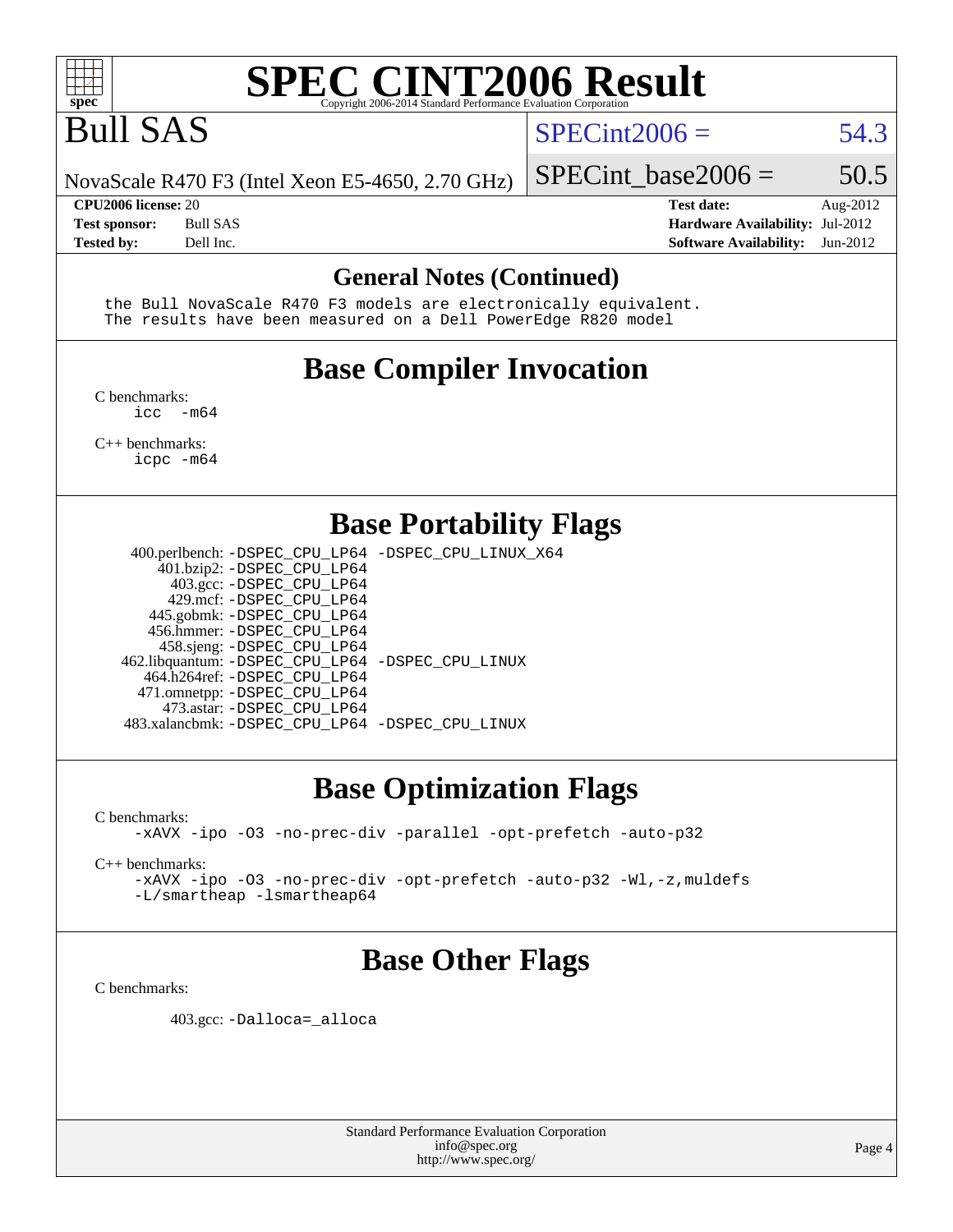

Bull SAS

 $SPECint2006 = 54.3$  $SPECint2006 = 54.3$ 

NovaScale R470 F3 (Intel Xeon E5-4650, 2.70 GHz)

SPECint base2006 =  $50.5$ 

**[CPU2006 license:](http://www.spec.org/auto/cpu2006/Docs/result-fields.html#CPU2006license)** 20 **[Test date:](http://www.spec.org/auto/cpu2006/Docs/result-fields.html#Testdate)** Aug-2012 **[Test sponsor:](http://www.spec.org/auto/cpu2006/Docs/result-fields.html#Testsponsor)** Bull SAS **[Hardware Availability:](http://www.spec.org/auto/cpu2006/Docs/result-fields.html#HardwareAvailability)** Jul-2012 **[Tested by:](http://www.spec.org/auto/cpu2006/Docs/result-fields.html#Testedby)** Dell Inc. **[Software Availability:](http://www.spec.org/auto/cpu2006/Docs/result-fields.html#SoftwareAvailability)** Jun-2012

## **[Peak Compiler Invocation](http://www.spec.org/auto/cpu2006/Docs/result-fields.html#PeakCompilerInvocation)**

[C benchmarks \(except as noted below\)](http://www.spec.org/auto/cpu2006/Docs/result-fields.html#Cbenchmarksexceptasnotedbelow): [icc -m64](http://www.spec.org/cpu2006/results/res2012q3/cpu2006-20120814-24238.flags.html#user_CCpeak_intel_icc_64bit_f346026e86af2a669e726fe758c88044)

400.perlbench: [icc -m32](http://www.spec.org/cpu2006/results/res2012q3/cpu2006-20120814-24238.flags.html#user_peakCCLD400_perlbench_intel_icc_a6a621f8d50482236b970c6ac5f55f93)

445.gobmk: [icc -m32](http://www.spec.org/cpu2006/results/res2012q3/cpu2006-20120814-24238.flags.html#user_peakCCLD445_gobmk_intel_icc_a6a621f8d50482236b970c6ac5f55f93)

464.h264ref: [icc -m32](http://www.spec.org/cpu2006/results/res2012q3/cpu2006-20120814-24238.flags.html#user_peakCCLD464_h264ref_intel_icc_a6a621f8d50482236b970c6ac5f55f93)

[C++ benchmarks \(except as noted below\):](http://www.spec.org/auto/cpu2006/Docs/result-fields.html#CXXbenchmarksexceptasnotedbelow) [icpc -m32](http://www.spec.org/cpu2006/results/res2012q3/cpu2006-20120814-24238.flags.html#user_CXXpeak_intel_icpc_4e5a5ef1a53fd332b3c49e69c3330699)

473.astar: [icpc -m64](http://www.spec.org/cpu2006/results/res2012q3/cpu2006-20120814-24238.flags.html#user_peakCXXLD473_astar_intel_icpc_64bit_fc66a5337ce925472a5c54ad6a0de310)

## **[Peak Portability Flags](http://www.spec.org/auto/cpu2006/Docs/result-fields.html#PeakPortabilityFlags)**

 400.perlbench: [-DSPEC\\_CPU\\_LINUX\\_IA32](http://www.spec.org/cpu2006/results/res2012q3/cpu2006-20120814-24238.flags.html#b400.perlbench_peakCPORTABILITY_DSPEC_CPU_LINUX_IA32) 401.bzip2: [-DSPEC\\_CPU\\_LP64](http://www.spec.org/cpu2006/results/res2012q3/cpu2006-20120814-24238.flags.html#suite_peakPORTABILITY401_bzip2_DSPEC_CPU_LP64) 403.gcc: [-DSPEC\\_CPU\\_LP64](http://www.spec.org/cpu2006/results/res2012q3/cpu2006-20120814-24238.flags.html#suite_peakPORTABILITY403_gcc_DSPEC_CPU_LP64) 429.mcf: [-DSPEC\\_CPU\\_LP64](http://www.spec.org/cpu2006/results/res2012q3/cpu2006-20120814-24238.flags.html#suite_peakPORTABILITY429_mcf_DSPEC_CPU_LP64) 456.hmmer: [-DSPEC\\_CPU\\_LP64](http://www.spec.org/cpu2006/results/res2012q3/cpu2006-20120814-24238.flags.html#suite_peakPORTABILITY456_hmmer_DSPEC_CPU_LP64) 458.sjeng: [-DSPEC\\_CPU\\_LP64](http://www.spec.org/cpu2006/results/res2012q3/cpu2006-20120814-24238.flags.html#suite_peakPORTABILITY458_sjeng_DSPEC_CPU_LP64) 462.libquantum: [-DSPEC\\_CPU\\_LP64](http://www.spec.org/cpu2006/results/res2012q3/cpu2006-20120814-24238.flags.html#suite_peakPORTABILITY462_libquantum_DSPEC_CPU_LP64) [-DSPEC\\_CPU\\_LINUX](http://www.spec.org/cpu2006/results/res2012q3/cpu2006-20120814-24238.flags.html#b462.libquantum_peakCPORTABILITY_DSPEC_CPU_LINUX) 473.astar: [-DSPEC\\_CPU\\_LP64](http://www.spec.org/cpu2006/results/res2012q3/cpu2006-20120814-24238.flags.html#suite_peakPORTABILITY473_astar_DSPEC_CPU_LP64) 483.xalancbmk: [-DSPEC\\_CPU\\_LINUX](http://www.spec.org/cpu2006/results/res2012q3/cpu2006-20120814-24238.flags.html#b483.xalancbmk_peakCXXPORTABILITY_DSPEC_CPU_LINUX)

## **[Peak Optimization Flags](http://www.spec.org/auto/cpu2006/Docs/result-fields.html#PeakOptimizationFlags)**

[C benchmarks](http://www.spec.org/auto/cpu2006/Docs/result-fields.html#Cbenchmarks):

 400.perlbench: [-xAVX](http://www.spec.org/cpu2006/results/res2012q3/cpu2006-20120814-24238.flags.html#user_peakPASS2_CFLAGSPASS2_LDCFLAGS400_perlbench_f-xAVX)(pass 2) [-prof-gen](http://www.spec.org/cpu2006/results/res2012q3/cpu2006-20120814-24238.flags.html#user_peakPASS1_CFLAGSPASS1_LDCFLAGS400_perlbench_prof_gen_e43856698f6ca7b7e442dfd80e94a8fc)(pass 1) [-ipo](http://www.spec.org/cpu2006/results/res2012q3/cpu2006-20120814-24238.flags.html#user_peakPASS2_CFLAGSPASS2_LDCFLAGS400_perlbench_f-ipo)(pass 2) [-O3](http://www.spec.org/cpu2006/results/res2012q3/cpu2006-20120814-24238.flags.html#user_peakPASS2_CFLAGSPASS2_LDCFLAGS400_perlbench_f-O3)(pass 2) [-no-prec-div](http://www.spec.org/cpu2006/results/res2012q3/cpu2006-20120814-24238.flags.html#user_peakPASS2_CFLAGSPASS2_LDCFLAGS400_perlbench_f-no-prec-div)(pass 2) [-prof-use](http://www.spec.org/cpu2006/results/res2012q3/cpu2006-20120814-24238.flags.html#user_peakPASS2_CFLAGSPASS2_LDCFLAGS400_perlbench_prof_use_bccf7792157ff70d64e32fe3e1250b55)(pass 2) [-opt-prefetch](http://www.spec.org/cpu2006/results/res2012q3/cpu2006-20120814-24238.flags.html#user_peakCOPTIMIZE400_perlbench_f-opt-prefetch) [-ansi-alias](http://www.spec.org/cpu2006/results/res2012q3/cpu2006-20120814-24238.flags.html#user_peakCOPTIMIZE400_perlbench_f-ansi-alias) 401.bzip2: [-xAVX](http://www.spec.org/cpu2006/results/res2012q3/cpu2006-20120814-24238.flags.html#user_peakPASS2_CFLAGSPASS2_LDCFLAGS401_bzip2_f-xAVX)(pass 2) [-prof-gen](http://www.spec.org/cpu2006/results/res2012q3/cpu2006-20120814-24238.flags.html#user_peakPASS1_CFLAGSPASS1_LDCFLAGS401_bzip2_prof_gen_e43856698f6ca7b7e442dfd80e94a8fc)(pass 1) [-ipo](http://www.spec.org/cpu2006/results/res2012q3/cpu2006-20120814-24238.flags.html#user_peakPASS2_CFLAGSPASS2_LDCFLAGS401_bzip2_f-ipo)(pass 2) [-O3](http://www.spec.org/cpu2006/results/res2012q3/cpu2006-20120814-24238.flags.html#user_peakPASS2_CFLAGSPASS2_LDCFLAGS401_bzip2_f-O3)(pass 2) [-no-prec-div](http://www.spec.org/cpu2006/results/res2012q3/cpu2006-20120814-24238.flags.html#user_peakCOPTIMIZEPASS2_CFLAGSPASS2_LDCFLAGS401_bzip2_f-no-prec-div) [-prof-use](http://www.spec.org/cpu2006/results/res2012q3/cpu2006-20120814-24238.flags.html#user_peakPASS2_CFLAGSPASS2_LDCFLAGS401_bzip2_prof_use_bccf7792157ff70d64e32fe3e1250b55)(pass 2) [-auto-ilp32](http://www.spec.org/cpu2006/results/res2012q3/cpu2006-20120814-24238.flags.html#user_peakCOPTIMIZE401_bzip2_f-auto-ilp32) [-opt-prefetch](http://www.spec.org/cpu2006/results/res2012q3/cpu2006-20120814-24238.flags.html#user_peakCOPTIMIZE401_bzip2_f-opt-prefetch) [-ansi-alias](http://www.spec.org/cpu2006/results/res2012q3/cpu2006-20120814-24238.flags.html#user_peakCOPTIMIZE401_bzip2_f-ansi-alias) 403.gcc: [-xAVX](http://www.spec.org/cpu2006/results/res2012q3/cpu2006-20120814-24238.flags.html#user_peakCOPTIMIZE403_gcc_f-xAVX) [-ipo](http://www.spec.org/cpu2006/results/res2012q3/cpu2006-20120814-24238.flags.html#user_peakCOPTIMIZE403_gcc_f-ipo) [-O3](http://www.spec.org/cpu2006/results/res2012q3/cpu2006-20120814-24238.flags.html#user_peakCOPTIMIZE403_gcc_f-O3) [-no-prec-div](http://www.spec.org/cpu2006/results/res2012q3/cpu2006-20120814-24238.flags.html#user_peakCOPTIMIZE403_gcc_f-no-prec-div) [-inline-calloc](http://www.spec.org/cpu2006/results/res2012q3/cpu2006-20120814-24238.flags.html#user_peakCOPTIMIZE403_gcc_f-inline-calloc)

[-opt-malloc-options=3](http://www.spec.org/cpu2006/results/res2012q3/cpu2006-20120814-24238.flags.html#user_peakCOPTIMIZE403_gcc_f-opt-malloc-options_13ab9b803cf986b4ee62f0a5998c2238) [-auto-ilp32](http://www.spec.org/cpu2006/results/res2012q3/cpu2006-20120814-24238.flags.html#user_peakCOPTIMIZE403_gcc_f-auto-ilp32)

 $429$ .mcf: basepeak = yes

 445.gobmk: [-xAVX](http://www.spec.org/cpu2006/results/res2012q3/cpu2006-20120814-24238.flags.html#user_peakPASS2_CFLAGSPASS2_LDCFLAGS445_gobmk_f-xAVX)(pass 2) [-prof-gen](http://www.spec.org/cpu2006/results/res2012q3/cpu2006-20120814-24238.flags.html#user_peakPASS1_CFLAGSPASS1_LDCFLAGS445_gobmk_prof_gen_e43856698f6ca7b7e442dfd80e94a8fc)(pass 1) [-prof-use](http://www.spec.org/cpu2006/results/res2012q3/cpu2006-20120814-24238.flags.html#user_peakPASS2_CFLAGSPASS2_LDCFLAGS445_gobmk_prof_use_bccf7792157ff70d64e32fe3e1250b55)(pass 2) [-ansi-alias](http://www.spec.org/cpu2006/results/res2012q3/cpu2006-20120814-24238.flags.html#user_peakCOPTIMIZE445_gobmk_f-ansi-alias)

Continued on next page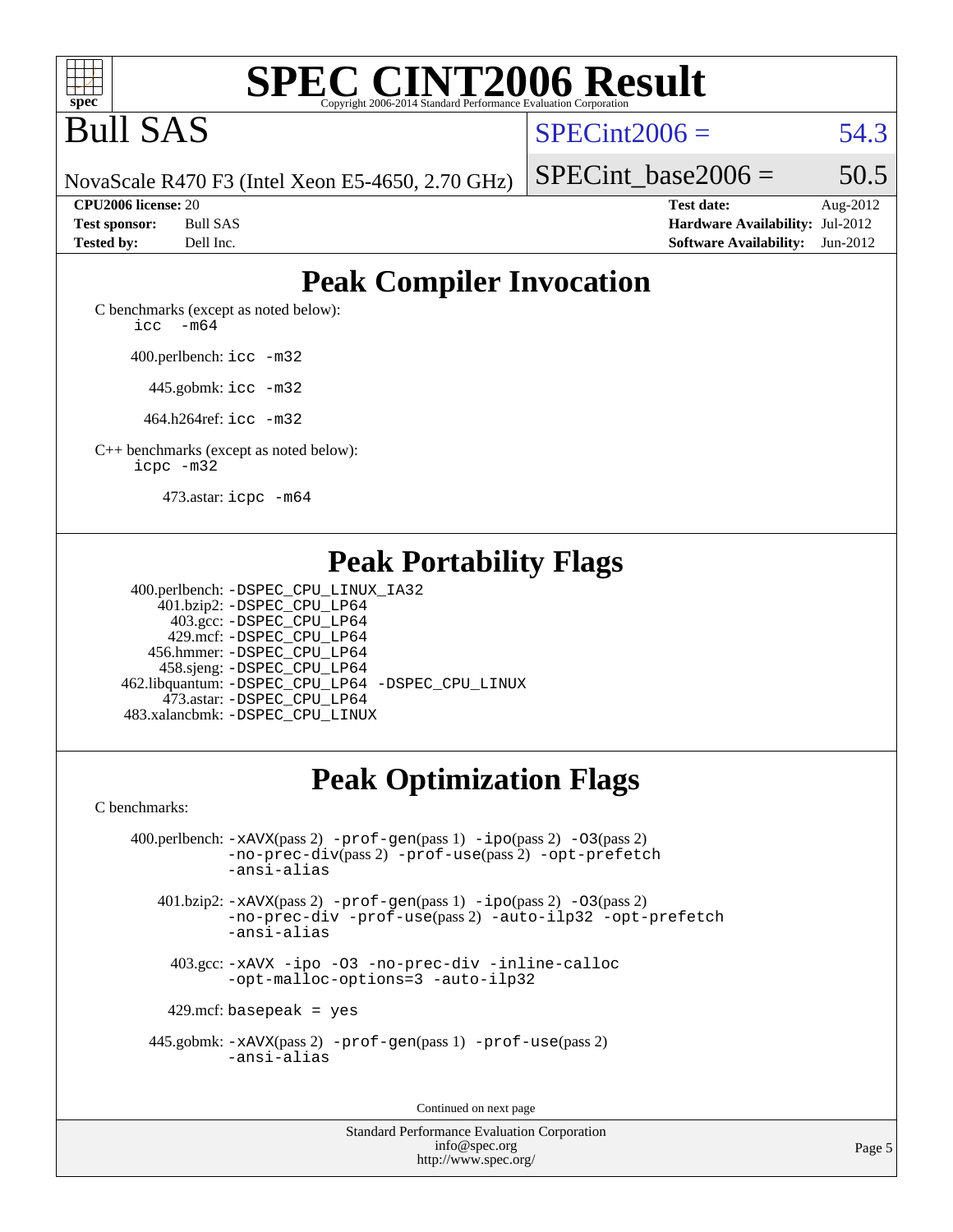

 $SPECint2006 = 54.3$  $SPECint2006 = 54.3$ 

NovaScale R470 F3 (Intel Xeon E5-4650, 2.70 GHz)

SPECint base2006 =  $50.5$ 

Bull SAS

**[Tested by:](http://www.spec.org/auto/cpu2006/Docs/result-fields.html#Testedby)** Dell Inc. **[Software Availability:](http://www.spec.org/auto/cpu2006/Docs/result-fields.html#SoftwareAvailability)** Jun-2012

**[CPU2006 license:](http://www.spec.org/auto/cpu2006/Docs/result-fields.html#CPU2006license)** 20 **[Test date:](http://www.spec.org/auto/cpu2006/Docs/result-fields.html#Testdate)** Aug-2012 **[Test sponsor:](http://www.spec.org/auto/cpu2006/Docs/result-fields.html#Testsponsor)** Bull SAS **[Hardware Availability:](http://www.spec.org/auto/cpu2006/Docs/result-fields.html#HardwareAvailability)** Jul-2012

## **[Peak Optimization Flags \(Continued\)](http://www.spec.org/auto/cpu2006/Docs/result-fields.html#PeakOptimizationFlags)**

 456.hmmer: [-xAVX](http://www.spec.org/cpu2006/results/res2012q3/cpu2006-20120814-24238.flags.html#user_peakCOPTIMIZE456_hmmer_f-xAVX) [-ipo](http://www.spec.org/cpu2006/results/res2012q3/cpu2006-20120814-24238.flags.html#user_peakCOPTIMIZE456_hmmer_f-ipo) [-O3](http://www.spec.org/cpu2006/results/res2012q3/cpu2006-20120814-24238.flags.html#user_peakCOPTIMIZE456_hmmer_f-O3) [-no-prec-div](http://www.spec.org/cpu2006/results/res2012q3/cpu2006-20120814-24238.flags.html#user_peakCOPTIMIZE456_hmmer_f-no-prec-div) [-unroll2](http://www.spec.org/cpu2006/results/res2012q3/cpu2006-20120814-24238.flags.html#user_peakCOPTIMIZE456_hmmer_f-unroll_784dae83bebfb236979b41d2422d7ec2) [-auto-ilp32](http://www.spec.org/cpu2006/results/res2012q3/cpu2006-20120814-24238.flags.html#user_peakCOPTIMIZE456_hmmer_f-auto-ilp32) [-ansi-alias](http://www.spec.org/cpu2006/results/res2012q3/cpu2006-20120814-24238.flags.html#user_peakCOPTIMIZE456_hmmer_f-ansi-alias)  $458 \text{.}$ sjeng: basepeak = yes 462.libquantum: basepeak = yes 464.h264ref: [-xAVX](http://www.spec.org/cpu2006/results/res2012q3/cpu2006-20120814-24238.flags.html#user_peakPASS2_CFLAGSPASS2_LDCFLAGS464_h264ref_f-xAVX)(pass 2) [-prof-gen](http://www.spec.org/cpu2006/results/res2012q3/cpu2006-20120814-24238.flags.html#user_peakPASS1_CFLAGSPASS1_LDCFLAGS464_h264ref_prof_gen_e43856698f6ca7b7e442dfd80e94a8fc)(pass 1) [-ipo](http://www.spec.org/cpu2006/results/res2012q3/cpu2006-20120814-24238.flags.html#user_peakPASS2_CFLAGSPASS2_LDCFLAGS464_h264ref_f-ipo)(pass 2) [-O3](http://www.spec.org/cpu2006/results/res2012q3/cpu2006-20120814-24238.flags.html#user_peakPASS2_CFLAGSPASS2_LDCFLAGS464_h264ref_f-O3)(pass 2) [-no-prec-div](http://www.spec.org/cpu2006/results/res2012q3/cpu2006-20120814-24238.flags.html#user_peakPASS2_CFLAGSPASS2_LDCFLAGS464_h264ref_f-no-prec-div)(pass 2) [-prof-use](http://www.spec.org/cpu2006/results/res2012q3/cpu2006-20120814-24238.flags.html#user_peakPASS2_CFLAGSPASS2_LDCFLAGS464_h264ref_prof_use_bccf7792157ff70d64e32fe3e1250b55)(pass 2) [-unroll2](http://www.spec.org/cpu2006/results/res2012q3/cpu2006-20120814-24238.flags.html#user_peakCOPTIMIZE464_h264ref_f-unroll_784dae83bebfb236979b41d2422d7ec2) [-ansi-alias](http://www.spec.org/cpu2006/results/res2012q3/cpu2006-20120814-24238.flags.html#user_peakCOPTIMIZE464_h264ref_f-ansi-alias) [C++ benchmarks:](http://www.spec.org/auto/cpu2006/Docs/result-fields.html#CXXbenchmarks) 471.omnetpp: [-xAVX](http://www.spec.org/cpu2006/results/res2012q3/cpu2006-20120814-24238.flags.html#user_peakPASS2_CXXFLAGSPASS2_LDCXXFLAGS471_omnetpp_f-xAVX)(pass 2) [-prof-gen](http://www.spec.org/cpu2006/results/res2012q3/cpu2006-20120814-24238.flags.html#user_peakPASS1_CXXFLAGSPASS1_LDCXXFLAGS471_omnetpp_prof_gen_e43856698f6ca7b7e442dfd80e94a8fc)(pass 1) [-ipo](http://www.spec.org/cpu2006/results/res2012q3/cpu2006-20120814-24238.flags.html#user_peakPASS2_CXXFLAGSPASS2_LDCXXFLAGS471_omnetpp_f-ipo)(pass 2) [-O3](http://www.spec.org/cpu2006/results/res2012q3/cpu2006-20120814-24238.flags.html#user_peakPASS2_CXXFLAGSPASS2_LDCXXFLAGS471_omnetpp_f-O3)(pass 2) [-no-prec-div](http://www.spec.org/cpu2006/results/res2012q3/cpu2006-20120814-24238.flags.html#user_peakPASS2_CXXFLAGSPASS2_LDCXXFLAGS471_omnetpp_f-no-prec-div)(pass 2) [-prof-use](http://www.spec.org/cpu2006/results/res2012q3/cpu2006-20120814-24238.flags.html#user_peakPASS2_CXXFLAGSPASS2_LDCXXFLAGS471_omnetpp_prof_use_bccf7792157ff70d64e32fe3e1250b55)(pass 2) [-opt-ra-region-strategy=block](http://www.spec.org/cpu2006/results/res2012q3/cpu2006-20120814-24238.flags.html#user_peakCXXOPTIMIZE471_omnetpp_f-opt-ra-region-strategy_5382940c29ea30302d682fc74bfe0147) [-ansi-alias](http://www.spec.org/cpu2006/results/res2012q3/cpu2006-20120814-24238.flags.html#user_peakCXXOPTIMIZE471_omnetpp_f-ansi-alias) [-Wl,-z,muldefs](http://www.spec.org/cpu2006/results/res2012q3/cpu2006-20120814-24238.flags.html#user_peakEXTRA_LDFLAGS471_omnetpp_link_force_multiple1_74079c344b956b9658436fd1b6dd3a8a) [-L/smartheap -lsmartheap](http://www.spec.org/cpu2006/results/res2012q3/cpu2006-20120814-24238.flags.html#user_peakEXTRA_LIBS471_omnetpp_SmartHeap_7c9e394a5779e1a7fec7c221e123830c)  $473$ .astar: basepeak = yes

 483.xalancbmk: [-xAVX](http://www.spec.org/cpu2006/results/res2012q3/cpu2006-20120814-24238.flags.html#user_peakCXXOPTIMIZE483_xalancbmk_f-xAVX) [-ipo](http://www.spec.org/cpu2006/results/res2012q3/cpu2006-20120814-24238.flags.html#user_peakCXXOPTIMIZE483_xalancbmk_f-ipo) [-O3](http://www.spec.org/cpu2006/results/res2012q3/cpu2006-20120814-24238.flags.html#user_peakCXXOPTIMIZE483_xalancbmk_f-O3) [-no-prec-div](http://www.spec.org/cpu2006/results/res2012q3/cpu2006-20120814-24238.flags.html#user_peakCXXOPTIMIZE483_xalancbmk_f-no-prec-div) [-opt-prefetch](http://www.spec.org/cpu2006/results/res2012q3/cpu2006-20120814-24238.flags.html#user_peakCXXOPTIMIZE483_xalancbmk_f-opt-prefetch) [-ansi-alias](http://www.spec.org/cpu2006/results/res2012q3/cpu2006-20120814-24238.flags.html#user_peakCXXOPTIMIZE483_xalancbmk_f-ansi-alias) [-Wl,-z,muldefs](http://www.spec.org/cpu2006/results/res2012q3/cpu2006-20120814-24238.flags.html#user_peakEXTRA_LDFLAGS483_xalancbmk_link_force_multiple1_74079c344b956b9658436fd1b6dd3a8a) [-L/smartheap -lsmartheap](http://www.spec.org/cpu2006/results/res2012q3/cpu2006-20120814-24238.flags.html#user_peakEXTRA_LIBS483_xalancbmk_SmartHeap_7c9e394a5779e1a7fec7c221e123830c)

## **[Peak Other Flags](http://www.spec.org/auto/cpu2006/Docs/result-fields.html#PeakOtherFlags)**

[C benchmarks](http://www.spec.org/auto/cpu2006/Docs/result-fields.html#Cbenchmarks):

403.gcc: [-Dalloca=\\_alloca](http://www.spec.org/cpu2006/results/res2012q3/cpu2006-20120814-24238.flags.html#b403.gcc_peakEXTRA_CFLAGS_Dalloca_be3056838c12de2578596ca5467af7f3)

The flags files that were used to format this result can be browsed at <http://www.spec.org/cpu2006/flags/Intel-ic12.1-official-linux64.20111122.html> <http://www.spec.org/cpu2006/flags/Dell-Platform-Settings-V1.2-revA.20120410.00.html>

You can also download the XML flags sources by saving the following links: <http://www.spec.org/cpu2006/flags/Intel-ic12.1-official-linux64.20111122.xml> <http://www.spec.org/cpu2006/flags/Dell-Platform-Settings-V1.2-revA.20120410.00.xml>